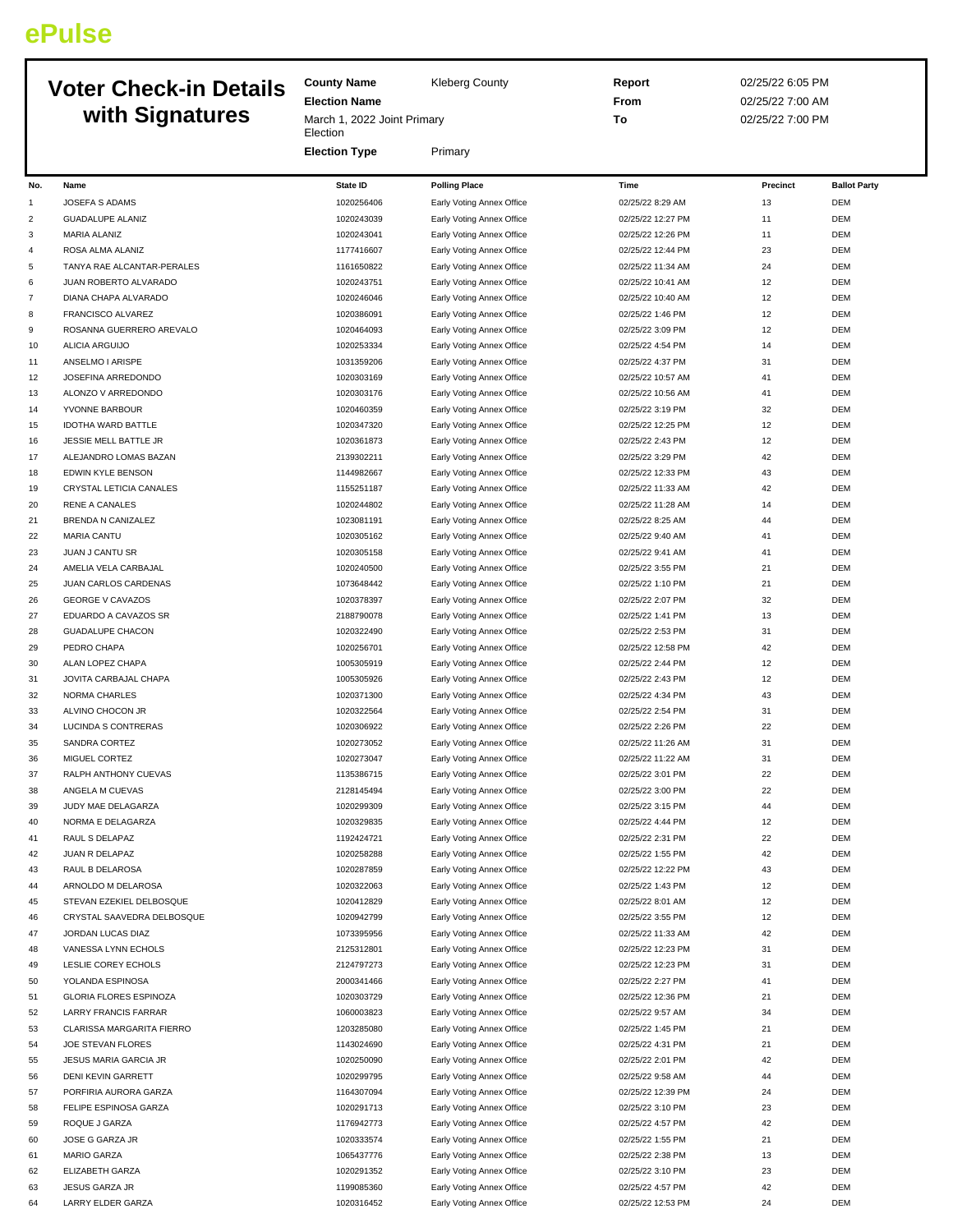| No. | Name                       | <b>State ID</b> | <b>Polling Place</b>      | Time              | Precinct | <b>Ballot Party</b> |
|-----|----------------------------|-----------------|---------------------------|-------------------|----------|---------------------|
| 65  | NERIO LAWRENCE GARZA       | 1020458524      | Early Voting Annex Office | 02/25/22 12:38 PM | 24       | <b>DEM</b>          |
| 66  | ANITA YVETTE GARZA         | 1020234197      | Early Voting Annex Office | 02/25/22 8:02 AM  | 12       | <b>DEM</b>          |
| 67  | SYLVIA A GONZALES          | 1020297831      | Early Voting Annex Office | 02/25/22 4:53 PM  | 22       | <b>DEM</b>          |
| 68  | FRANCISCO SOTO GONZALEZ    | 1020456696      | Early Voting Annex Office | 02/25/22 1:04 PM  | 43       | <b>DEM</b>          |
| 69  | ANGEL RAMIREZ GONZALEZ JR  | 1020285331      | Early Voting Annex Office | 02/25/22 2:35 PM  | 12       | <b>DEM</b>          |
| 70  | MARCUS RAY GUTIERREZ       | 2156994217      | Early Voting Annex Office | 02/25/22 2:32 PM  | 42       | <b>DEM</b>          |
| 71  | PEDRO HERNANDEZ JR         | 1212161066      | Early Voting Annex Office | 02/25/22 4:45 PM  | 41       | <b>DEM</b>          |
| 72  | <b>EUTIMIA IBARRA</b>      | 1020393092      | Early Voting Annex Office | 02/25/22 10:22 AM | 35       | <b>DEM</b>          |
| 73  | <b>ASCENCION IBARRA</b>    | 1025156913      | Early Voting Annex Office | 02/25/22 10:21 AM | 35       | <b>DEM</b>          |
| 74  | MARCO OCTAVIO INIGUEZ      | 1023087809      | Early Voting Annex Office | 02/25/22 8:25 AM  | 44       | <b>DEM</b>          |
| 75  | <b>GRACIELA M JAIME</b>    | 1020331950      | Early Voting Annex Office | 02/25/22 2:25 PM  | 12       | <b>DEM</b>          |
| 76  | JESSE J JAIME              | 1020464086      | Early Voting Annex Office | 02/25/22 2:26 PM  | 12       | <b>DEM</b>          |
| 77  | <b>JAMES ROBERT JONES</b>  | 1020236201      | Early Voting Annex Office | 02/25/22 1:09 PM  | 31       | <b>DEM</b>          |
|     |                            |                 |                           |                   | 31       |                     |
| 78  | NADINE JONES               | 1020236217      | Early Voting Annex Office | 02/25/22 1:07 PM  |          | <b>DEM</b>          |
| 79  | ELIZABETH DAN BI KIM       | 2146234495      | Early Voting Annex Office | 02/25/22 9:23 AM  | 44       | <b>DEM</b>          |
| 80  | <b>FELICIA ANN KING</b>    | 1193225606      | Early Voting Annex Office | 02/25/22 12:25 PM | 21       | <b>DEM</b>          |
| 81  | CHRISTOPHER DONTAYE LARD   | 1180603513      | Early Voting Annex Office | 02/25/22 12:56 PM | 21       | <b>DEM</b>          |
| 82  | <b>ADAM LOERA</b>          | 2161693174      | Early Voting Annex Office | 02/25/22 12:58 PM | 35       | <b>DEM</b>          |
| 83  | AMY LOERA                  | 2144481236      | Early Voting Annex Office | 02/25/22 12:58 PM | 35       | <b>DEM</b>          |
| 84  | RODOLFO LONGORIA           | 1020239352      | Early Voting Annex Office | 02/25/22 9:10 AM  | 31       | <b>DEM</b>          |
| 85  | <b>TOMASITA LOPEZ</b>      | 1020285365      | Early Voting Annex Office | 02/25/22 12:00 PM | 43       | <b>DEM</b>          |
| 86  | FRANCIS XAVIER MACFARLANE  | 2147509879      | Early Voting Annex Office | 02/25/22 1:40 PM  | 21       | <b>DEM</b>          |
| 87  | <b>CONSUELO MARTINEZ</b>   | 1020268379      | Early Voting Annex Office | 02/25/22 8:39 AM  | 21       | <b>DEM</b>          |
| 88  | <b>DAVID MATA</b>          | 1020283889      | Early Voting Annex Office | 02/25/22 3:37 PM  | 43       | <b>DEM</b>          |
| 89  | <b>TERESA MAYORGA</b>      | 1020319213      | Early Voting Annex Office | 02/25/22 4:49 PM  | 32       | <b>DEM</b>          |
| 90  | MACARIO MAYORGA JR         | 1020767370      | Early Voting Annex Office | 02/25/22 4:50 PM  | 32       | <b>DEM</b>          |
| 91  | <b>JANIE G MENDIETTA</b>   | 1020236303      | Early Voting Annex Office | 02/25/22 12:35 PM | 12       | <b>DEM</b>          |
| 92  | ARTURO MENDIETTA           | 1020236319      | Early Voting Annex Office | 02/25/22 12:34 PM | 12       | <b>DEM</b>          |
|     |                            | 1020291334      |                           |                   | 23       | <b>DEM</b>          |
| 93  | PATRICIA ANN MENDOZA       |                 | Early Voting Annex Office | 02/25/22 1:49 PM  |          |                     |
| 94  | ROBERTO MENDOZA JR         | 1020292650      | Early Voting Annex Office | 02/25/22 1:49 PM  | 23       | <b>DEM</b>          |
| 95  | CHRISTINA MONTALVO         | 2153080807      | Early Voting Annex Office | 02/25/22 12:08 PM | 43       | <b>DEM</b>          |
| 96  | CLAUDIA MORENO             | 1020291135      | Early Voting Annex Office | 02/25/22 12:59 PM | 31       | <b>DEM</b>          |
| 97  | DANIEL NARANJO             | 1020391809      | Early Voting Annex Office | 02/25/22 3:13 PM  | 43       | <b>DEM</b>          |
| 98  | ROSALINDA NARANJO          | 1020391813      | Early Voting Annex Office | 02/25/22 3:12 PM  | 43       | <b>DEM</b>          |
| 99  | MANUEL SEBASTIAN PENA      | 1020334065      | Early Voting Annex Office | 02/25/22 9:16 AM  | 33       | <b>DEM</b>          |
| 100 | ANITA GONZALEZ PENA        | 1020334049      | Early Voting Annex Office | 02/25/22 9:17 AM  | 33       | <b>DEM</b>          |
| 101 | ROBERT AARON PERALES       | 1147414933      | Early Voting Annex Office | 02/25/22 11:34 AM | 24       | <b>DEM</b>          |
| 102 | RAUL A RAMOS JR            | 1020743784      | Early Voting Annex Office | 02/25/22 4:03 PM  | 43       | <b>DEM</b>          |
| 103 | ROMEO CEASAR REYES         | 1020252052      | Early Voting Annex Office | 02/25/22 10:24 AM | 13       | <b>DEM</b>          |
| 104 | YOLANDA GARZA REYES        | 1020252047      | Early Voting Annex Office | 02/25/22 10:24 AM | 13       | <b>DEM</b>          |
| 105 | SONJA D REYNA              | 1020388137      | Early Voting Annex Office | 02/25/22 4:51 PM  | 43       | <b>DEM</b>          |
| 106 | <b>BEATRICE B RIOS</b>     | 2142525366      | Early Voting Annex Office | 02/25/22 3:09 PM  | 13       | <b>DEM</b>          |
| 107 | DELMA RIOS-SALAZAR         | 1020246112      | Early Voting Annex Office | 02/25/22 1:38 PM  |          | DEM                 |
| 108 | MARILYN RUFF               | 1020293660      | Early Voting Annex Office | 02/25/22 9:39 AM  | 23       | <b>DEM</b>          |
| 109 | MANUEL G RUIZ              | 1020321903      | Early Voting Annex Office | 02/25/22 3:04 PM  | 31       | <b>DEM</b>          |
| 110 | ROSARIO SAENZ              | 1021136584      | Early Voting Annex Office | 02/25/22 4:58 PM  | 41       | <b>DEM</b>          |
| 111 | <b>ENEDELIA M SAENZ</b>    | 1020329729      | Early Voting Annex Office | 02/25/22 11:54 AM | 12       | <b>DEM</b>          |
|     |                            |                 |                           |                   | 14       |                     |
| 112 | MANUEL SALAZAR             | 1020245786      | Early Voting Annex Office | 02/25/22 3:19 PM  |          | <b>DEM</b>          |
| 113 | OFELIA MORALES SALAZAR     | 1020280645      | Early Voting Annex Office | 02/25/22 1:00 PM  | 43       | <b>DEM</b>          |
| 114 | ARMANDO DAVILA SALAZAR     | 1020260450      | Early Voting Annex Office | 02/25/22 1:38 PM  | 44       | <b>DEM</b>          |
| 115 | DANIEL ELUID SALINAS       | 2157033385      | Early Voting Annex Office | 02/25/22 3:24 PM  | 12       | <b>DEM</b>          |
| 116 | MARCUS RAY SALINAS         | 1020413191      | Early Voting Annex Office | 02/25/22 12:17 PM | 41       | <b>DEM</b>          |
| 117 | BENJAMIN ALONZO SALINAS    | 2180644049      | Early Voting Annex Office | 02/25/22 3:24 PM  | 12       | <b>DEM</b>          |
| 118 | CINDY MORALES SANCHEZ      | 1020376806      | Early Voting Annex Office | 02/25/22 4:25 PM  | 24       | <b>DEM</b>          |
| 119 | JUAN FLORES SANCHEZ        | 1020264639      | Early Voting Annex Office | 02/25/22 1:06 PM  | 42       | <b>DEM</b>          |
| 120 | JOSE ARTURO SANCHEZ        | 1020329819      | Early Voting Annex Office | 02/25/22 4:25 PM  | 24       | <b>DEM</b>          |
| 121 | ALICIA GUERRERO SANCHEZ    | 1020264625      | Early Voting Annex Office | 02/25/22 1:05 PM  | 42       | <b>DEM</b>          |
| 122 | ARNOLD G SANCHEZ           | 1020265780      | Early Voting Annex Office | 02/25/22 2:47 PM  | 42       | <b>DEM</b>          |
| 123 | DEBORAH LOPEZ SANDOVAL     | 1160279165      | Early Voting Annex Office | 02/25/22 4:04 PM  | 43       | <b>DEM</b>          |
| 124 | JUSTIN JOE SAWYER          | 1020370236      | Early Voting Annex Office | 02/25/22 4:16 PM  | 42       | <b>DEM</b>          |
| 125 | CORY ANDREW SCARBOROUGH    | 1153271534      | Early Voting Annex Office | 02/25/22 4:58 PM  | 22       | <b>DEM</b>          |
| 126 | LUCI ANN SHEPPARD          | 1037114482      | Early Voting Annex Office | 02/25/22 1:57 PM  | 34       | <b>DEM</b>          |
| 127 | MELISSA ANN SILVA          | 1005306904      | Early Voting Annex Office | 02/25/22 11:03 AM | 12       | <b>DEM</b>          |
| 128 | RITO SILVA JR              | 1172229781      | Early Voting Annex Office | 02/25/22 2:16 PM  | 12       | <b>DEM</b>          |
|     |                            |                 |                           |                   |          |                     |
| 129 | VIOLA S SIMONEAU           | 1020311730      | Early Voting Annex Office | 02/25/22 2:47 PM  | 33       | <b>DEM</b>          |
| 130 | ROMAN PELSHAY SMITH        | 1022465465      | Early Voting Annex Office | 02/25/22 3:48 PM  | 21       | <b>DEM</b>          |
| 131 | <b>ERICH L SMITH</b>       | 1020463237      | Early Voting Annex Office | 02/25/22 1:46 PM  | 23       | <b>DEM</b>          |
| 132 | VALTON STINSON II          | 1024384243      | Early Voting Annex Office | 02/25/22 4:18 PM  | 41       | <b>DEM</b>          |
| 133 | HORACIO ALEJANDRO TALIP II | 1131392973      | Early Voting Annex Office | 02/25/22 12:07 PM | 41       | <b>DEM</b>          |
| 134 | <b>MARTA TORRES</b>        | 1020308777      | Early Voting Annex Office | 02/25/22 2:00 PM  | 41       | <b>DEM</b>          |
| 135 | SERVANDO SAENZ TORRES JR   | 1020308783      | Early Voting Annex Office | 02/25/22 11:50 AM | 41       | <b>DEM</b>          |
| 136 | ROXANNE FLORES TREVINO     | 2124876661      | Early Voting Annex Office | 02/25/22 3:53 PM  | 31       | <b>DEM</b>          |
| 137 | GABRIEL ESPINOZA VALDEZ    | 1171886305      | Early Voting Annex Office | 02/25/22 2:39 PM  | 41       | <b>DEM</b>          |
| 138 | MIROSLAVA VALERIO          | 1020340692      | Early Voting Annex Office | 02/25/22 1:43 PM  | 44       | <b>DEM</b>          |